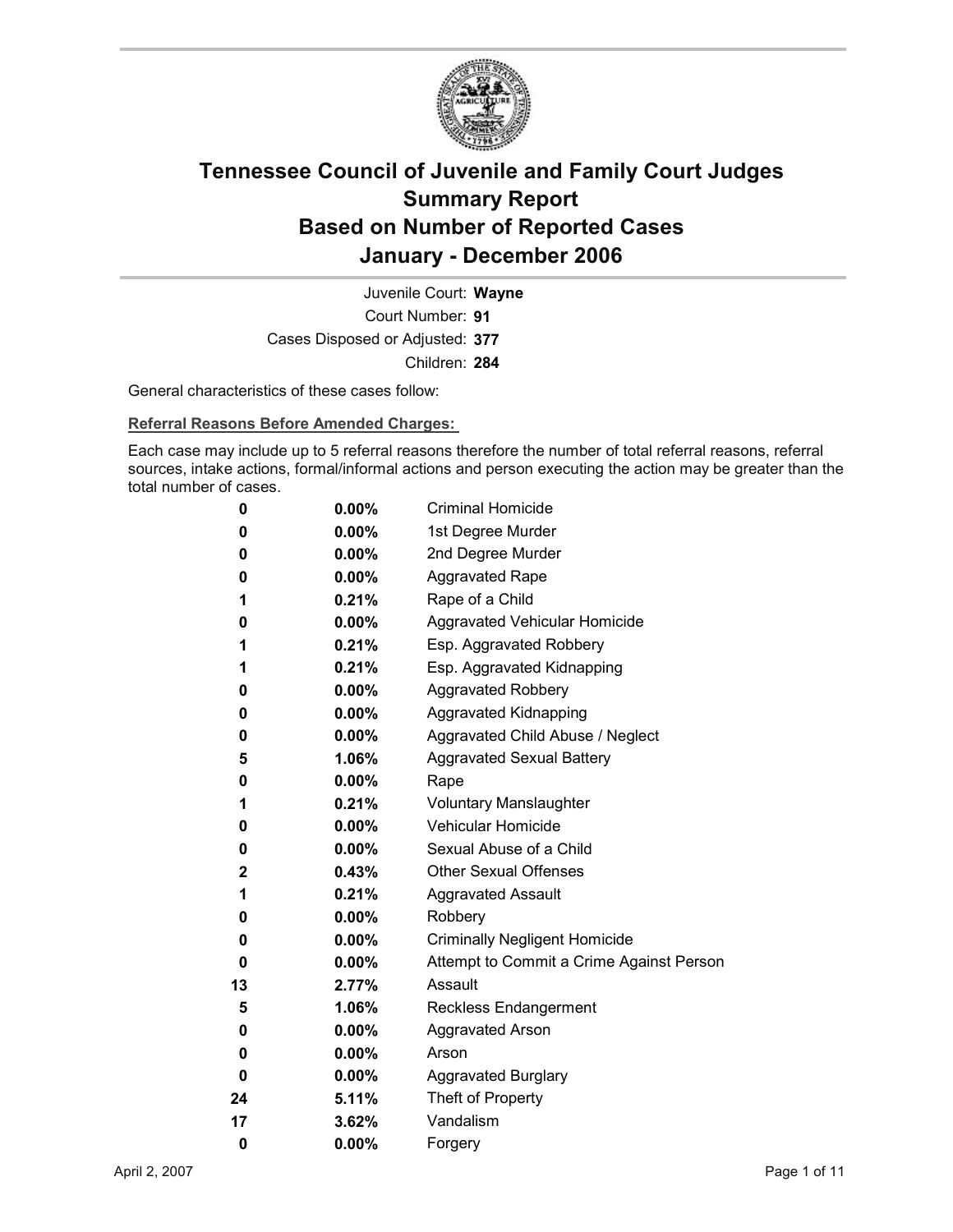

Court Number: **91** Juvenile Court: **Wayne** Cases Disposed or Adjusted: **377** Children: **284**

#### **Referral Reasons Before Amended Charges:**

Each case may include up to 5 referral reasons therefore the number of total referral reasons, referral sources, intake actions, formal/informal actions and person executing the action may be greater than the total number of cases.

| 1           | 0.21%    | <b>Worthless Checks</b>                                     |
|-------------|----------|-------------------------------------------------------------|
| 0           | 0.00%    | Illegal Possession / Fraudulent Use of Credit / Debit Cards |
| 7           | 1.49%    | <b>Burglary</b>                                             |
| 0           | 0.00%    | Unauthorized Use of a Vehicle                               |
| 0           | 0.00%    | <b>Cruelty to Animals</b>                                   |
| 0           | 0.00%    | Sale of Controlled Substances                               |
| 13          | 2.77%    | Other Drug Offenses                                         |
| 12          | 2.55%    | Possession of Controlled Substances                         |
| $\mathbf 2$ | 0.43%    | <b>Criminal Attempt</b>                                     |
| 0           | 0.00%    | Carrying Weapons on School Property                         |
| 1           | 0.21%    | Unlawful Carrying / Possession of a Weapon                  |
| 1           | 0.21%    | <b>Evading Arrest</b>                                       |
| 0           | $0.00\%$ | <b>Escape</b>                                               |
| 6           | 1.28%    | Driving Under Influence (DUI)                               |
| 28          | 5.96%    | Possession / Consumption of Alcohol                         |
| 0           | $0.00\%$ | Resisting Stop, Frisk, Halt, Arrest or Search               |
| 0           | $0.00\%$ | <b>Aggravated Criminal Trespass</b>                         |
| 1           | 0.21%    | Harassment                                                  |
| 3           | 0.64%    | Failure to Appear                                           |
| 0           | 0.00%    | Filing a False Police Report                                |
| 0           | $0.00\%$ | Criminal Impersonation                                      |
| 0           | 0.00%    | <b>Disorderly Conduct</b>                                   |
| 3           | 0.64%    | <b>Criminal Trespass</b>                                    |
| 1           | 0.21%    | Public Intoxication                                         |
| 0           | $0.00\%$ | Gambling                                                    |
| 20          | 4.26%    | <b>Traffic</b>                                              |
| $\mathbf 2$ | 0.43%    | <b>Local Ordinances</b>                                     |
| 3           | 0.64%    | Violation of Wildlife Regulations                           |
| 4           | 0.85%    | Contempt of Court                                           |
| 32          | 6.81%    | <b>Violation of Probation</b>                               |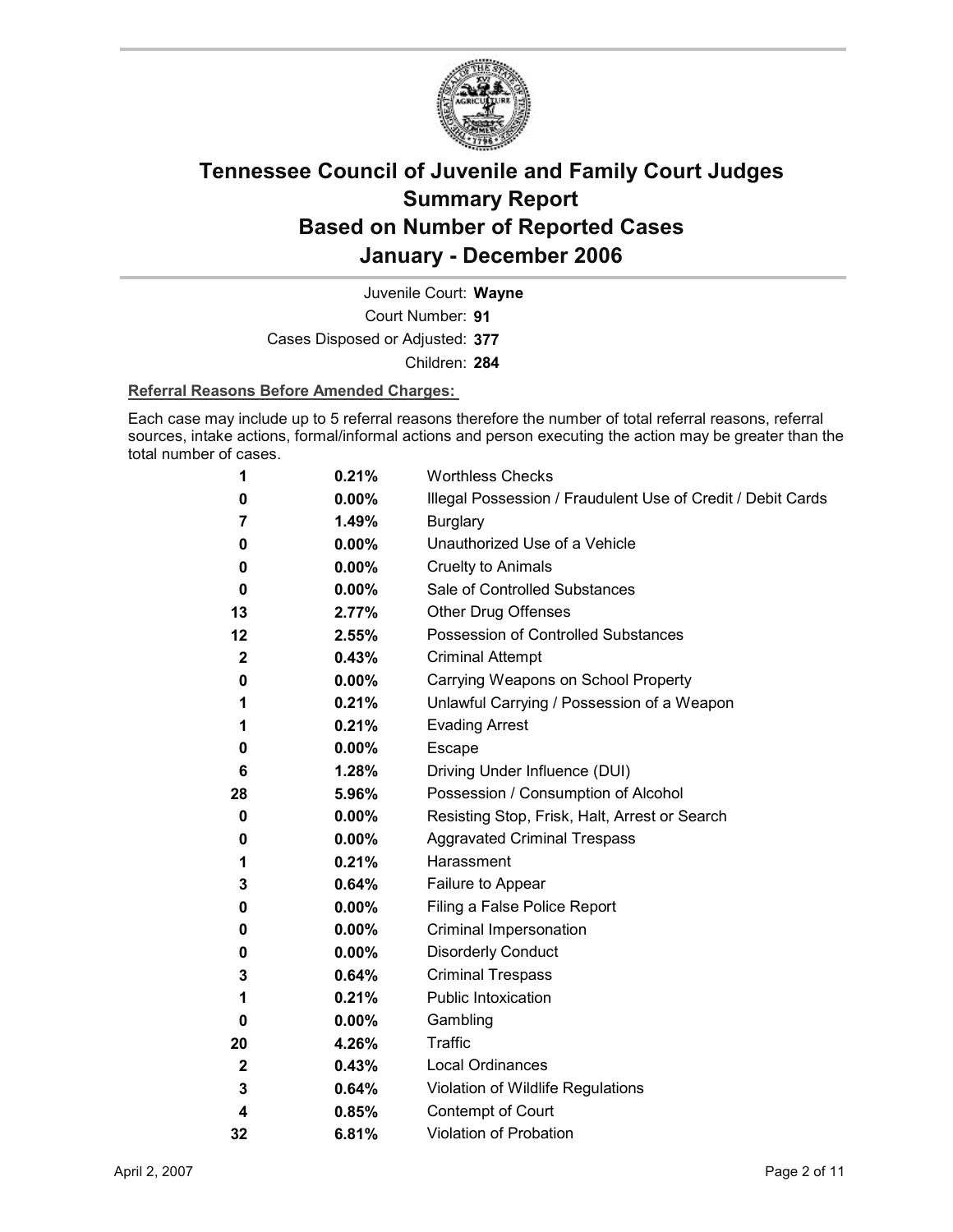

Court Number: **91** Juvenile Court: **Wayne** Cases Disposed or Adjusted: **377** Children: **284**

### **Referral Reasons Before Amended Charges:**

Each case may include up to 5 referral reasons therefore the number of total referral reasons, referral sources, intake actions, formal/informal actions and person executing the action may be greater than the total number of cases.

| 470     | 100.00%        | <b>Total Referrals</b>                                 |
|---------|----------------|--------------------------------------------------------|
| 17      | 3.62%          | Other                                                  |
| 1       | 0.21%          | <b>Consent to Marry</b>                                |
| 0       | $0.00\%$       | <b>Request for Medical Treatment</b>                   |
| 4       | 0.85%          | Child Support                                          |
| 6       | 1.28%          | Paternity / Legitimation                               |
| 4       | 0.85%          | Visitation                                             |
| 30      | 6.38%          | Custody                                                |
| 2       | 0.43%          | <b>Foster Care Review</b>                              |
| 1       | 0.21%          | <b>Administrative Review</b>                           |
| 57      | 12.13%         | <b>Judicial Review</b>                                 |
| 6       | 1.28%          | Violation of Informal Adjustment                       |
| 0       | 0.00%          | <b>Violation of Pretrial Diversion</b>                 |
| 0       | 0.00%          | <b>Termination of Parental Rights</b>                  |
| 48      | 10.21%         | Dependency / Neglect                                   |
| 0       | $0.00\%$       | <b>Physically Abused Child</b>                         |
| 0       | 0.00%          | Sexually Abused Child                                  |
| 8       | 1.70%          | Violation of Curfew                                    |
| 1       | 0.21%          | Violation of a Valid Court Order                       |
| 0<br>15 | 3.19%          | Out-of-State Runaway<br>Possession of Tobacco Products |
| 3       | 0.64%<br>0.00% | In-State Runaway                                       |
| 38      | 8.09%          | Truancy                                                |
| 18      | 3.83%          | <b>Unruly Behavior</b>                                 |
| 0       | 0.00%          | Violation of Aftercare                                 |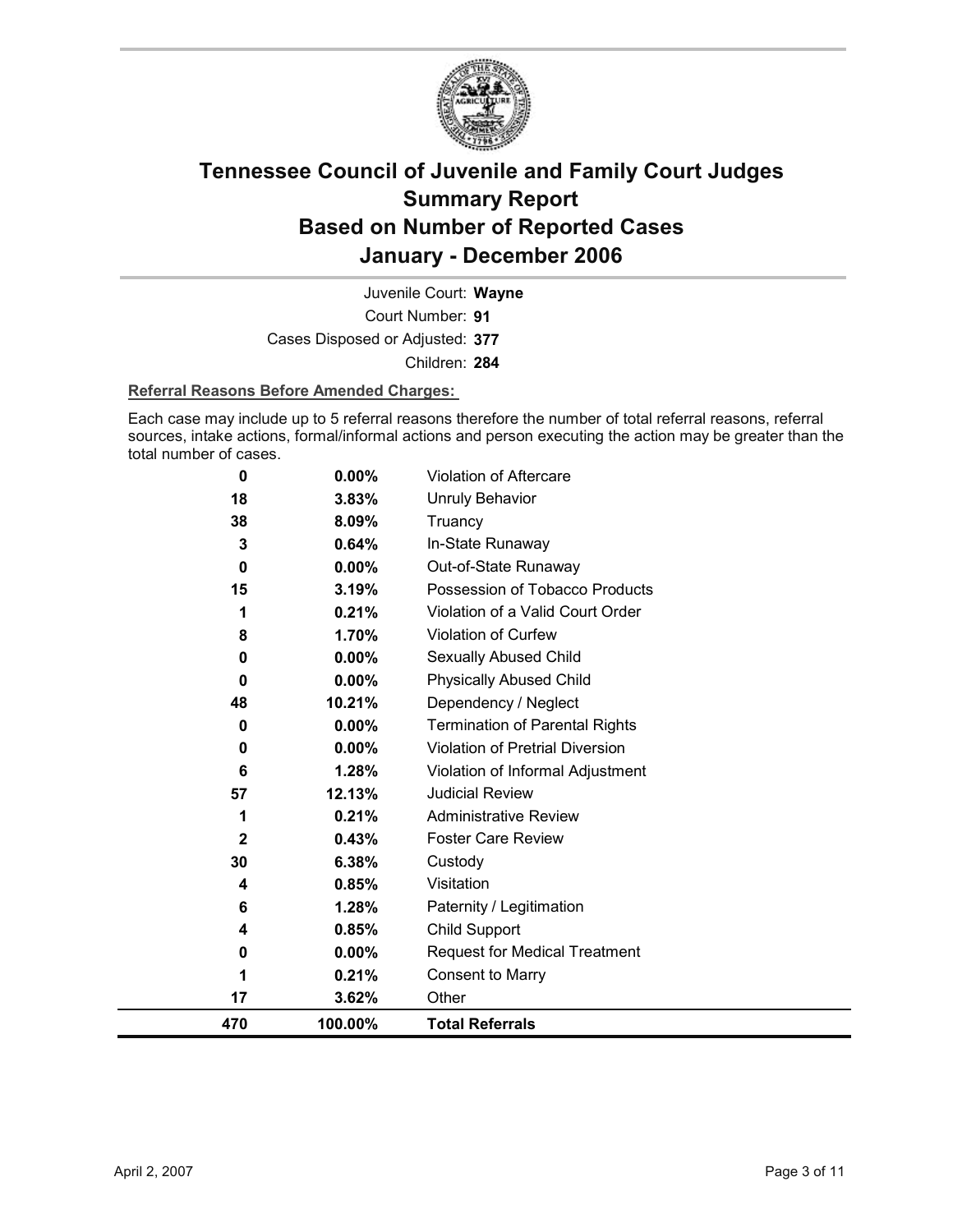

|                            | Juvenile Court: Wayne           |                                   |  |
|----------------------------|---------------------------------|-----------------------------------|--|
|                            |                                 | Court Number: 91                  |  |
|                            | Cases Disposed or Adjusted: 377 |                                   |  |
|                            |                                 | Children: 284                     |  |
| <b>Referral Sources: 1</b> |                                 |                                   |  |
| 191                        | 40.64%                          | Law Enforcement                   |  |
| 36                         | 7.66%                           | Parents                           |  |
| 27                         | 5.74%                           | Relatives                         |  |
| 1                          | 0.21%                           | Self                              |  |
| 32                         | 6.81%                           | School                            |  |
| 0                          | 0.00%                           | <b>CSA</b>                        |  |
| 52                         | 11.06%                          | <b>DCS</b>                        |  |
| $\mathbf 2$                | 0.43%                           | <b>Other State Department</b>     |  |
| 1                          | 0.21%                           | <b>District Attorney's Office</b> |  |
| 80                         | 17.02%                          | <b>Court Staff</b>                |  |
| 4                          | 0.85%                           | Social Agency                     |  |
| 0                          | 0.00%                           | <b>Other Court</b>                |  |
| 9                          | 1.91%                           | Victim                            |  |
| 1                          | 0.21%                           | Child & Parent                    |  |
| 0                          | 0.00%                           | Hospital                          |  |
| 9                          | 1.91%                           | Unknown                           |  |
| 25                         | 5.32%                           | Other                             |  |
| 470                        | 100.00%                         | <b>Total Referral Sources</b>     |  |

### **Age of Child at Referral: 2**

| 284 | 100.00%               | <b>Total Child Count</b> |
|-----|-----------------------|--------------------------|
|     | $0.00\%$<br>0         | Unknown / Not Reported   |
|     | 0.70%<br>$\mathbf{2}$ | Ages 19 and Over         |
| 84  | 29.58%                | Ages 17 through 18       |
| 71  | 25.00%                | Ages 15 through 16       |
| 44  | 15.49%                | Ages 13 through 14       |
|     | 3.52%<br>10           | Ages 11 through 12       |
|     | 73<br>25.70%          | Ages 10 and Under        |
|     |                       |                          |

 $1$  If different than number of Referral Reasons (470), verify accuracy of your court's data.

<sup>2</sup> One child could be counted in multiple categories, verify accuracy of your court's data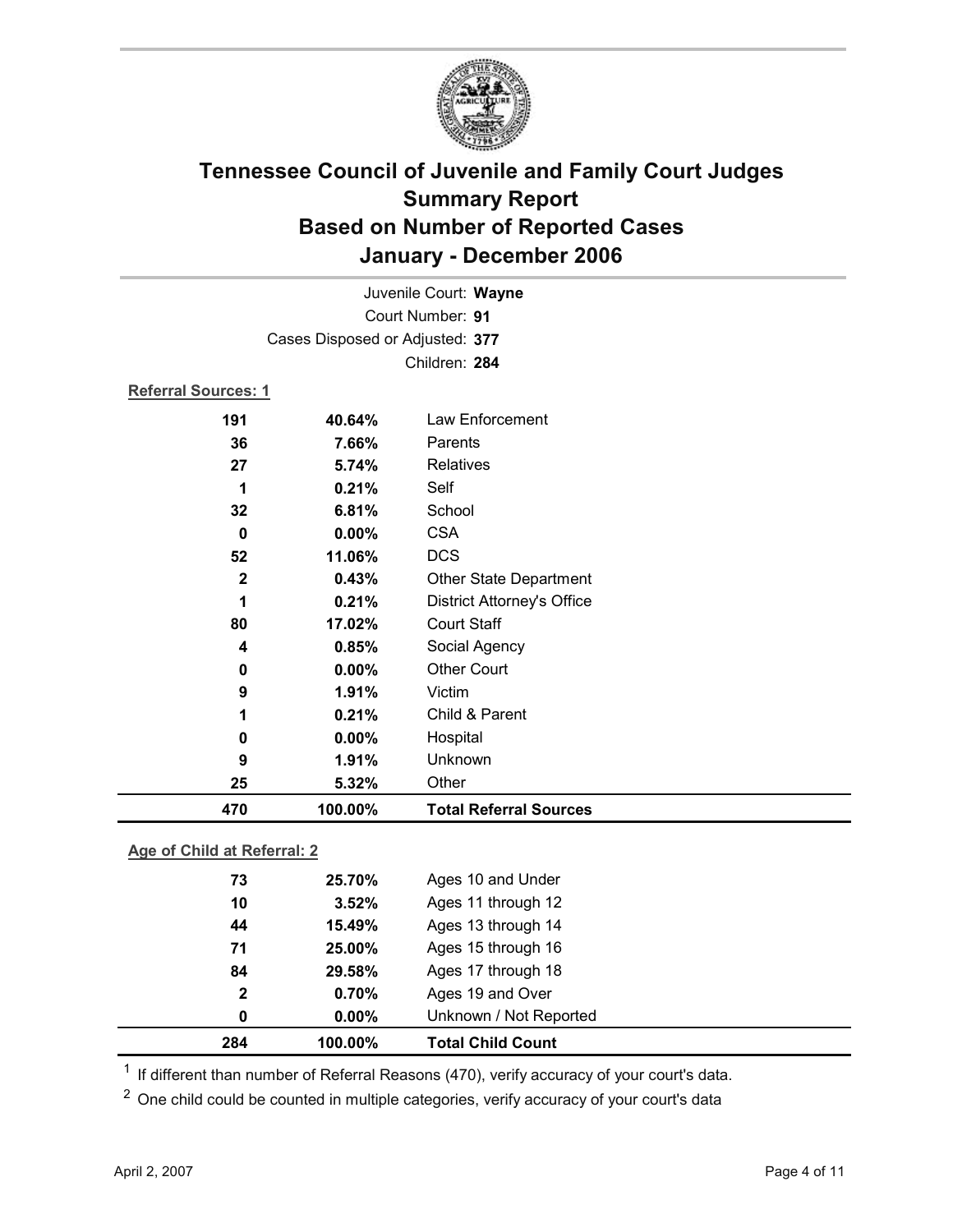

| Juvenile Court: Wayne                   |                                 |                          |  |  |
|-----------------------------------------|---------------------------------|--------------------------|--|--|
|                                         | Court Number: 91                |                          |  |  |
|                                         | Cases Disposed or Adjusted: 377 |                          |  |  |
|                                         |                                 | Children: 284            |  |  |
| Sex of Child: 1                         |                                 |                          |  |  |
| 157                                     | 55.28%                          | Male                     |  |  |
| 126                                     | 44.37%                          | Female                   |  |  |
| 1                                       | 0.35%                           | Unknown                  |  |  |
| 284                                     | 100.00%                         | <b>Total Child Count</b> |  |  |
| Race of Child: 1                        |                                 |                          |  |  |
| 194                                     | 68.31%                          | White                    |  |  |
| 3                                       | 1.06%                           | African American         |  |  |
| $\mathbf 0$                             | 0.00%                           | Native American          |  |  |
| 0                                       | 0.00%                           | Asian                    |  |  |
| 0                                       | 0.00%                           | Mixed                    |  |  |
| 87                                      | 30.63%                          | Unknown                  |  |  |
| 284                                     | 100.00%                         | <b>Total Child Count</b> |  |  |
| <b>Hispanic Origin: 1</b>               |                                 |                          |  |  |
| $6\phantom{1}6$                         | 2.11%                           | Yes                      |  |  |
| 169                                     | 59.51%                          | <b>No</b>                |  |  |
| 109                                     | 38.38%                          | Unknown                  |  |  |
| 284                                     | 100.00%                         | <b>Total Child Count</b> |  |  |
| <b>School Enrollment of Children: 1</b> |                                 |                          |  |  |
| 119                                     | 41.90%                          | Yes                      |  |  |
| 48                                      | 16.90%                          | No                       |  |  |
| 117                                     | 41.20%                          | Unknown                  |  |  |
| 284                                     | 100.00%                         | <b>Total Child Count</b> |  |  |

 $1$  One child could be counted in multiple categories, verify accuracy of your court's data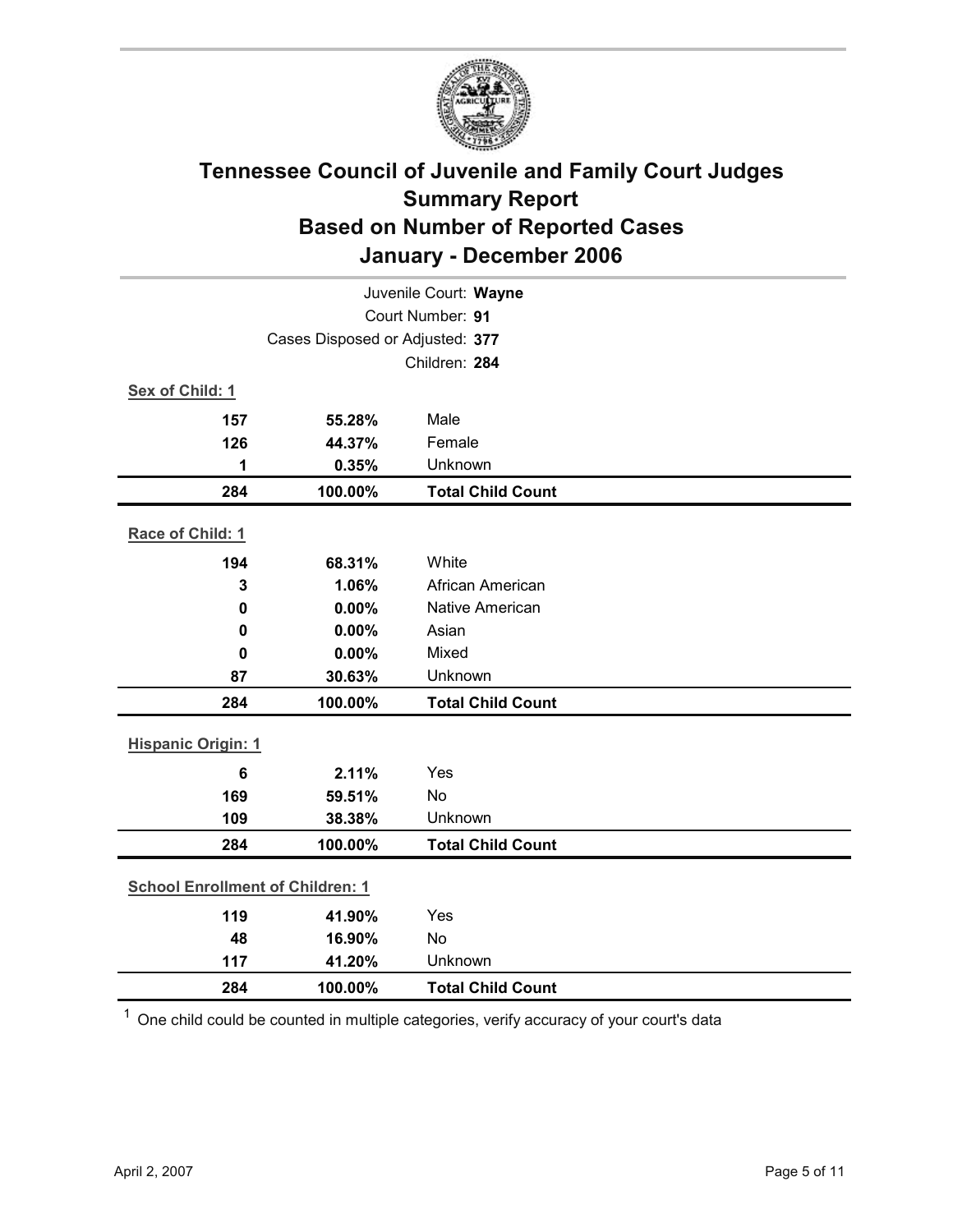

Court Number: **91** Juvenile Court: **Wayne** Cases Disposed or Adjusted: **377** Children: **284 Living Arrangement of Child at Time of Referral: 1 21 7.39%** With Both Biological Parents **2 0.70%** With Father and Stepmother **6 2.11%** With Mother and Stepfather **56 19.72%** With Mother

| 284 | 100.00%   | <b>Total Child Count</b> |
|-----|-----------|--------------------------|
| 8   | 2.82%     | Other                    |
| 117 | 41.20%    | <b>Unknown</b>           |
| 7   | 2.46%     | Independent              |
| 0   | $0.00\%$  | In an Institution        |
| 0   | $0.00\%$  | In a Residential Center  |
| 9   | 3.17%     | In a Group Home          |
| 4   | 1.41%     | With Foster Family       |
| 0   | $0.00\%$  | With Adoptive Parents    |
| 48  | 16.90%    | <b>With Relatives</b>    |
| 6   | 2.11%     | With Father              |
| IJυ | 19. I 470 | <u>VYIUI IVIUUIGI</u>    |

### **Type of Detention: 2**

| 377 | 100.00%  | <b>Total Detention Count</b> |
|-----|----------|------------------------------|
| 0   | $0.00\%$ | Other                        |
| 237 | 62.86%   | Does Not Apply               |
| 133 | 35.28%   | <b>Unknown</b>               |
| 0   | $0.00\%$ | <b>Psychiatric Hospital</b>  |
| 0   | $0.00\%$ | Jail - No Separation         |
| 0   | $0.00\%$ | Jail - Partial Separation    |
| 0   | $0.00\%$ | Jail - Complete Separation   |
| 7   | 1.86%    | Juvenile Detention Facility  |
| 0   | $0.00\%$ | Non-Secure Placement         |
|     |          |                              |

 $<sup>1</sup>$  One child could be counted in multiple categories, verify accuracy of your court's data</sup>

 $2$  If different than number of Cases (377) verify accuracy of your court's data.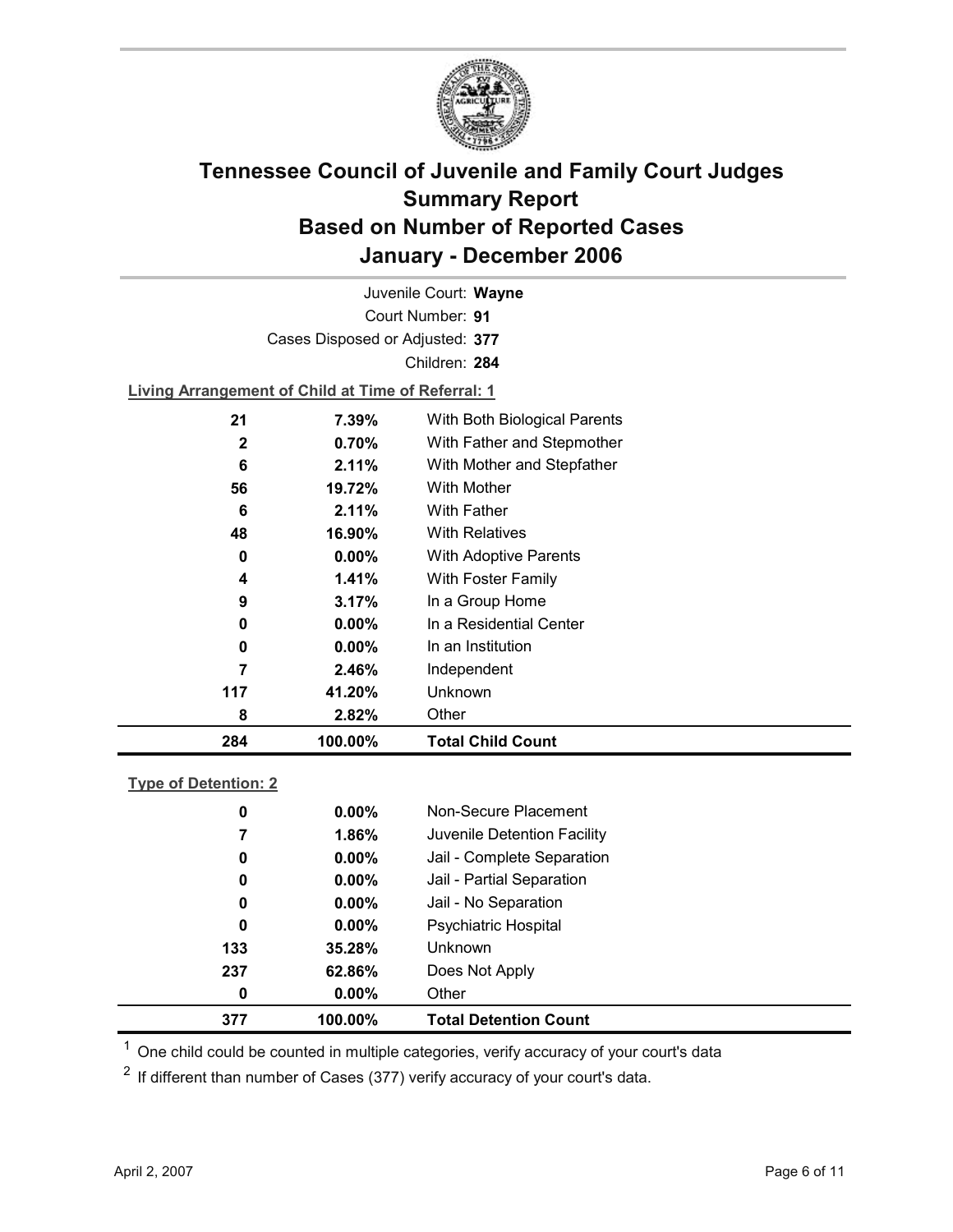

| Juvenile Court: Wayne    |                                                    |                                      |  |  |
|--------------------------|----------------------------------------------------|--------------------------------------|--|--|
|                          | Court Number: 91                                   |                                      |  |  |
|                          | Cases Disposed or Adjusted: 377                    |                                      |  |  |
|                          |                                                    | Children: 284                        |  |  |
|                          | <b>Placement After Secure Detention Hearing: 1</b> |                                      |  |  |
| $\mathbf 0$              | 0.00%                                              | Returned to Prior Living Arrangement |  |  |
| 8                        | 2.12%                                              | Juvenile Detention Facility          |  |  |
| 0                        | 0.00%                                              | Jail                                 |  |  |
| 1                        | 0.27%                                              | Shelter / Group Home                 |  |  |
| 0                        | 0.00%                                              | <b>Foster Family Home</b>            |  |  |
| 0                        | $0.00\%$                                           | <b>Psychiatric Hospital</b>          |  |  |
| 131                      | 34.75%                                             | Unknown / Not Reported               |  |  |
| 237                      | 62.86%                                             | Does Not Apply                       |  |  |
| 0                        | 0.00%                                              | Other                                |  |  |
|                          |                                                    |                                      |  |  |
| 377                      | 100.00%                                            | <b>Total Placement Count</b>         |  |  |
|                          |                                                    |                                      |  |  |
| <b>Intake Actions: 2</b> |                                                    |                                      |  |  |
| 309                      | 65.74%                                             | <b>Petition Filed</b>                |  |  |
| 3                        | 0.64%                                              | <b>Motion Filed</b>                  |  |  |
| 81                       | 17.23%                                             | <b>Citation Processed</b>            |  |  |
| $\mathbf 0$              | $0.00\%$                                           | Notification of Paternity Processed  |  |  |
| 67                       | 14.26%                                             | Scheduling of Judicial Review        |  |  |
| 1                        | 0.21%                                              | Scheduling of Administrative Review  |  |  |
| $\mathbf{2}$             | 0.43%                                              | Scheduling of Foster Care Review     |  |  |
| $\mathbf 2$              | 0.43%                                              | <b>Unknown</b>                       |  |  |
| 3                        | 0.64%                                              | Does Not Apply                       |  |  |
| $\mathbf 2$<br>470       | 0.43%<br>100.00%                                   | Other<br><b>Total Intake Count</b>   |  |  |

 $1$  If different than number of Cases (377) verify accuracy of your court's data.

 $2$  If different than number of Referral Reasons (470), verify accuracy of your court's data.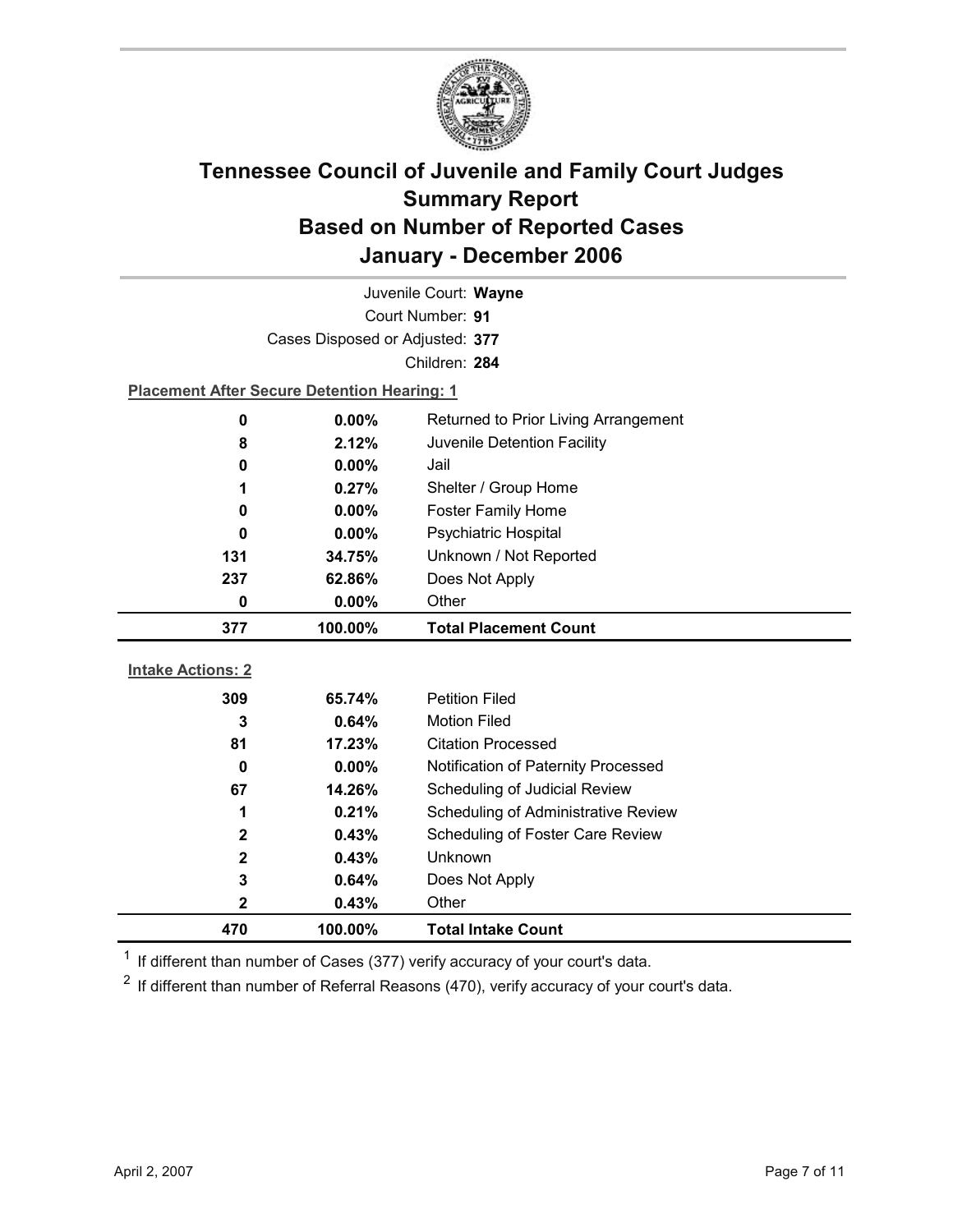

Court Number: **91** Juvenile Court: **Wayne** Cases Disposed or Adjusted: **377** Children: **284**

### **Last Grade Completed by Child: 1**

| 36          | 12.68%                                  | Too Young for School         |  |  |
|-------------|-----------------------------------------|------------------------------|--|--|
| 0           | 0.00%                                   | Preschool                    |  |  |
| 1           | 0.35%                                   | Kindergarten                 |  |  |
| 0           | 0.00%                                   | 1st Grade                    |  |  |
| 1           | 0.35%                                   | 2nd Grade                    |  |  |
| 0           | 0.00%                                   | 3rd Grade                    |  |  |
| 3           | 1.06%                                   | 4th Grade                    |  |  |
| $\mathbf 2$ | 0.70%                                   | 5th Grade                    |  |  |
| 3           | 1.06%                                   | 6th Grade                    |  |  |
| 10          | 3.52%                                   | 7th Grade                    |  |  |
| 8           | 2.82%                                   | 8th Grade                    |  |  |
| 7           | 2.46%                                   | 9th Grade                    |  |  |
| 3           | 1.06%                                   | 10th Grade                   |  |  |
| 8           | 2.82%                                   | 11th Grade                   |  |  |
| 4           | 1.41%                                   | 12th Grade                   |  |  |
| 0           | 0.00%                                   | Non-Graded Special Ed        |  |  |
| 3           | 1.06%                                   | <b>GED</b>                   |  |  |
| 3           | 1.06%                                   | Graduated                    |  |  |
| 1           | 0.35%                                   | <b>Never Attended School</b> |  |  |
| 190         | 66.90%                                  | Unknown                      |  |  |
| 1           | 0.35%                                   | Other                        |  |  |
| 284         | 100.00%                                 | <b>Total Child Count</b>     |  |  |
|             | <b>Enrolled in Special Education: 1</b> |                              |  |  |
| 9           | 3.17%                                   | Yes                          |  |  |
| 63          | 22.18%                                  | No                           |  |  |
| 212         | 74.65%                                  | Unknown                      |  |  |

 $1$  One child could be counted in multiple categories, verify accuracy of your court's data

**284 100.00% Total Child Count**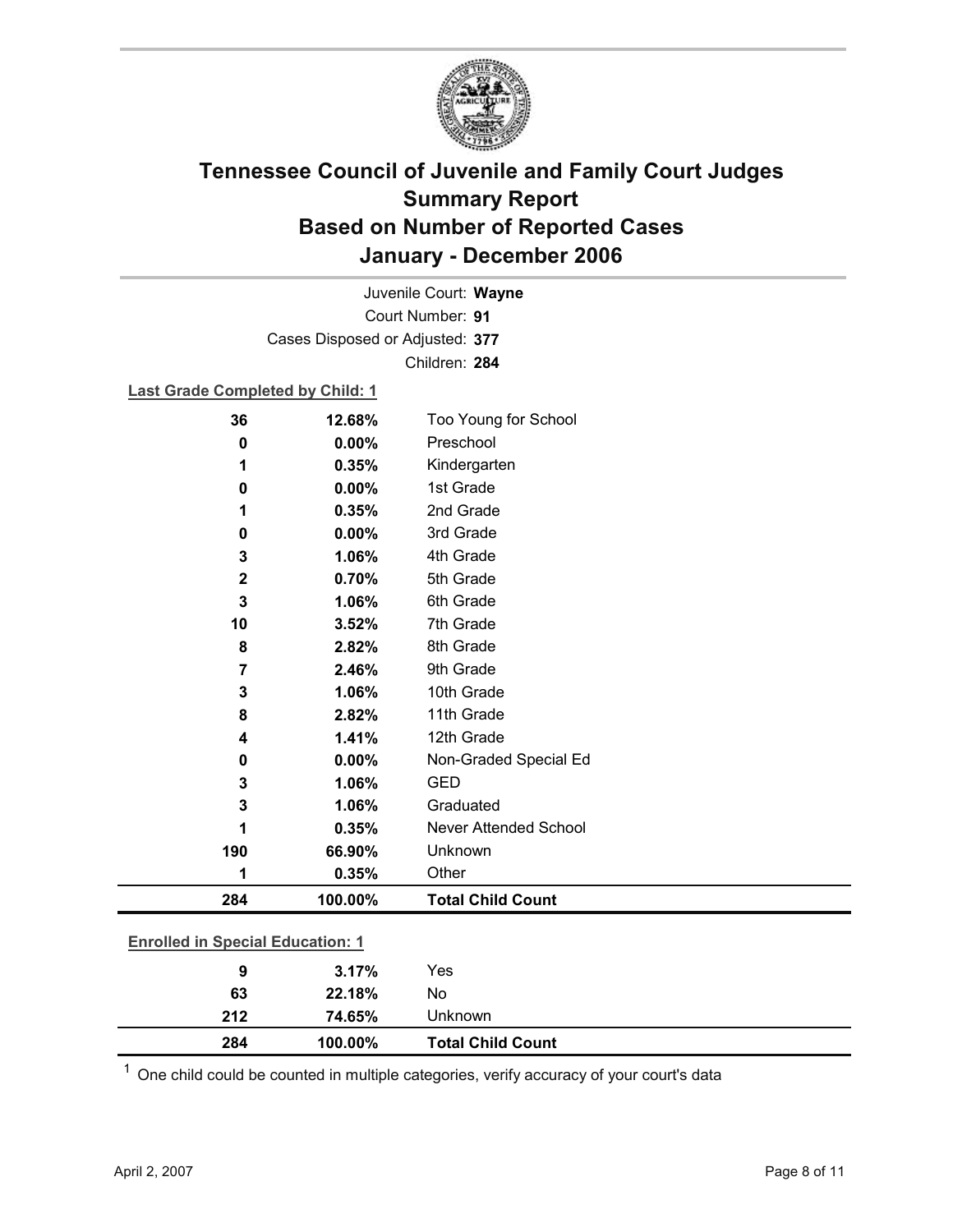

|     | Juvenile Court: Wayne           |                           |  |  |
|-----|---------------------------------|---------------------------|--|--|
|     |                                 | Court Number: 91          |  |  |
|     | Cases Disposed or Adjusted: 377 |                           |  |  |
|     | Children: 284                   |                           |  |  |
|     | <b>Action Executed By: 1</b>    |                           |  |  |
| 470 | 100.00%                         | Judge                     |  |  |
| 0   | $0.00\%$                        | Referee                   |  |  |
| 0   | $0.00\%$                        | <b>YSO</b>                |  |  |
| 0   | $0.00\%$                        | Other                     |  |  |
| 0   | $0.00\%$                        | Unknown / Not Reported    |  |  |
| 470 | 100.00%                         | <b>Total Action Count</b> |  |  |

### **Formal / Informal Actions: 1**

| 470          | 100.00%  | <b>Total Action Count</b>                      |
|--------------|----------|------------------------------------------------|
| 0            | $0.00\%$ | Unknown / Not Reported                         |
| 216          | 45.96%   | Other                                          |
| 78           | 16.60%   | Case Held Open                                 |
| 15           | 3.19%    | Review Concluded                               |
| 0            | $0.00\%$ | <b>Special Proceeding</b>                      |
| 0            | $0.00\%$ | Charges Cleared by Transfer to Adult Court     |
| $\mathbf{2}$ | 0.43%    | Transfer to Adult Court Hearing                |
| 0            | $0.00\%$ | <b>Pretrial Diversion</b>                      |
| 77           | 16.38%   | Informal Adjustment                            |
| 7            | 1.49%    | <b>Complaint Substantiated Mentally III</b>    |
| 0            | $0.00\%$ | <b>Complaint Substantiated Abused</b>          |
| 16           | 3.40%    | Complaint Substantiated Dependent / Neglected  |
| 7            | 1.49%    | <b>Complaint Substantiated Status Offender</b> |
| 9            | 1.91%    | <b>Complaint Substantiated Delinquent</b>      |
| 18           | $3.83\%$ | Retired / Nolle Prosequi                       |
| 25           | $5.32\%$ | Dismissed                                      |
|              |          |                                                |

 $1$  If different than number of Referral Reasons (470), verify accuracy of your court's data.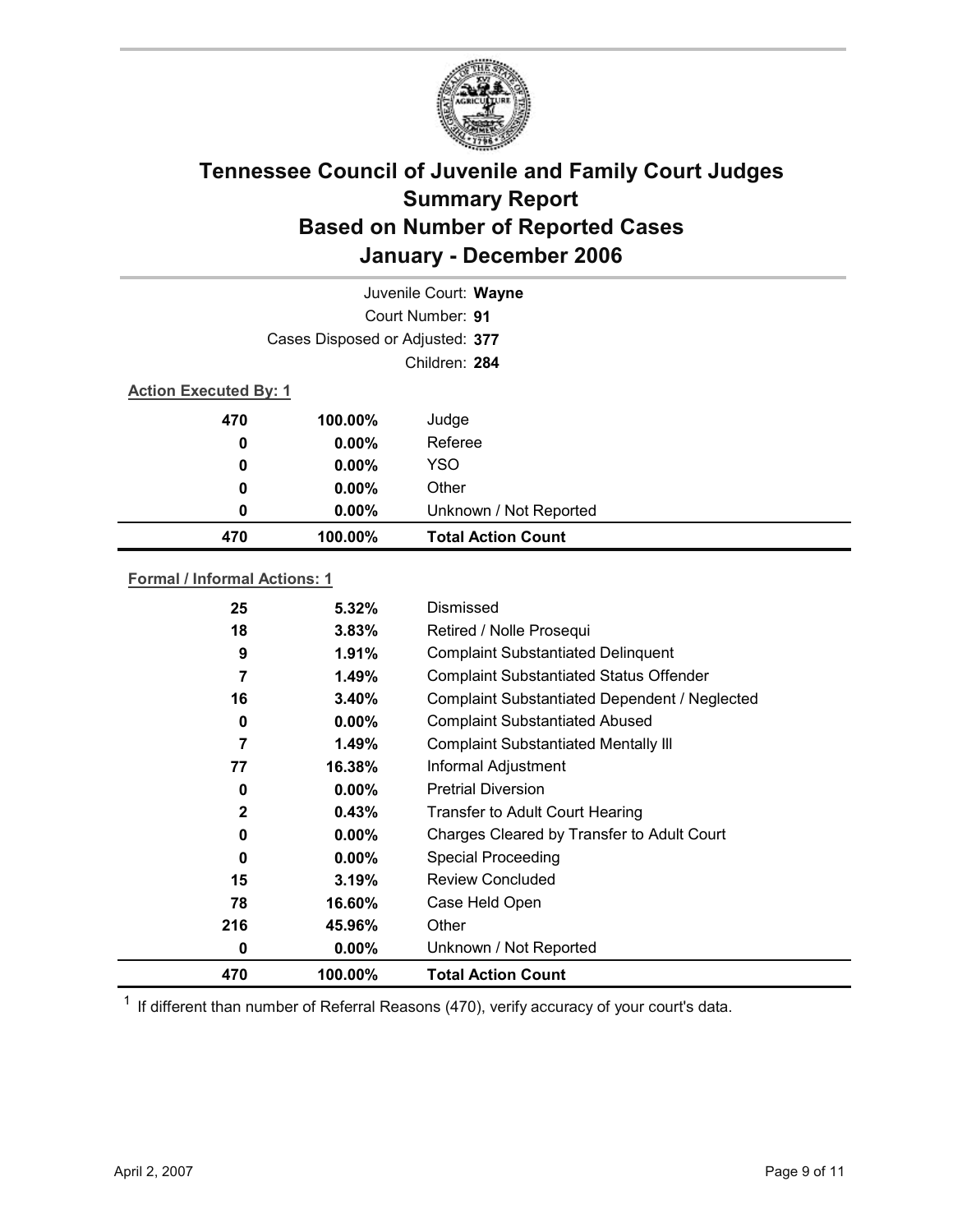

| Juvenile Court: Wayne           |                                                       |                                                      |  |  |
|---------------------------------|-------------------------------------------------------|------------------------------------------------------|--|--|
| Court Number: 91                |                                                       |                                                      |  |  |
| Cases Disposed or Adjusted: 377 |                                                       |                                                      |  |  |
| Children: 284                   |                                                       |                                                      |  |  |
| <b>Case Outcomes:</b>           | There can be multiple outcomes for one child or case. |                                                      |  |  |
| 20                              | 3.58%                                                 | Case Dismissed                                       |  |  |
| 14                              | 2.51%                                                 | Case Retired or Nolle Prosequi                       |  |  |
| 1                               | 0.18%                                                 | Warned / Counseled                                   |  |  |
| 89                              | 15.95%                                                | Held Open For Review                                 |  |  |
| 35                              | 6.27%                                                 | Supervision / Probation to Juvenile Court            |  |  |
| 0                               | $0.00\%$                                              | <b>Probation to Parents</b>                          |  |  |
| 5                               | $0.90\%$                                              | Referral to Another Entity for Supervision / Service |  |  |
| 14                              | 2.51%                                                 | Referred for Mental Health Counseling                |  |  |
| 4                               | 0.72%                                                 | Referred for Alcohol and Drug Counseling             |  |  |
| 1                               | 0.18%                                                 | <b>Referred to Alternative School</b>                |  |  |
| 0                               | $0.00\%$                                              | Referred to Private Child Agency                     |  |  |
| 1                               | 0.18%                                                 | Referred to Defensive Driving School                 |  |  |
| 2                               | $0.36\%$                                              | Referred to Alcohol Safety School                    |  |  |
| 33                              | 5.91%                                                 | Referred to Juvenile Court Education-Based Program   |  |  |
| $\overline{7}$                  | 1.25%                                                 | Driver's License Held Informally                     |  |  |
| 1                               | 0.18%                                                 | <b>Voluntary Placement with DMHMR</b>                |  |  |
| 0                               | $0.00\%$                                              | <b>Private Mental Health Placement</b>               |  |  |
| 0                               | $0.00\%$                                              | <b>Private MR Placement</b>                          |  |  |
| 1                               | 0.18%                                                 | Placement with City/County Agency/Facility           |  |  |
| 0                               | 0.00%                                                 | Placement with Relative / Other Individual           |  |  |
| 24                              | 4.30%                                                 | Fine                                                 |  |  |
| 28                              | 5.02%                                                 | <b>Public Service</b>                                |  |  |
| 12                              | 2.15%                                                 | Restitution                                          |  |  |
| 1                               | 0.18%                                                 | <b>Runaway Returned</b>                              |  |  |
| 7                               | 1.25%                                                 | No Contact Order                                     |  |  |
| 0                               | $0.00\%$                                              | Injunction Other than No Contact Order               |  |  |
| 0                               | 0.00%                                                 | <b>House Arrest</b>                                  |  |  |
| 0                               | $0.00\%$                                              | <b>Court Defined Curfew</b>                          |  |  |
| 5                               | 0.90%                                                 | Dismissed from Informal Adjustment                   |  |  |
| 0                               | $0.00\%$                                              | <b>Dismissed from Pretrial Diversion</b>             |  |  |
| 10                              | 1.79%                                                 | <b>Released from Probation</b>                       |  |  |
| 1                               | 0.18%                                                 | <b>Transferred to Adult Court</b>                    |  |  |
| 0                               | $0.00\%$                                              | <b>DMHMR Involuntary Commitment</b>                  |  |  |